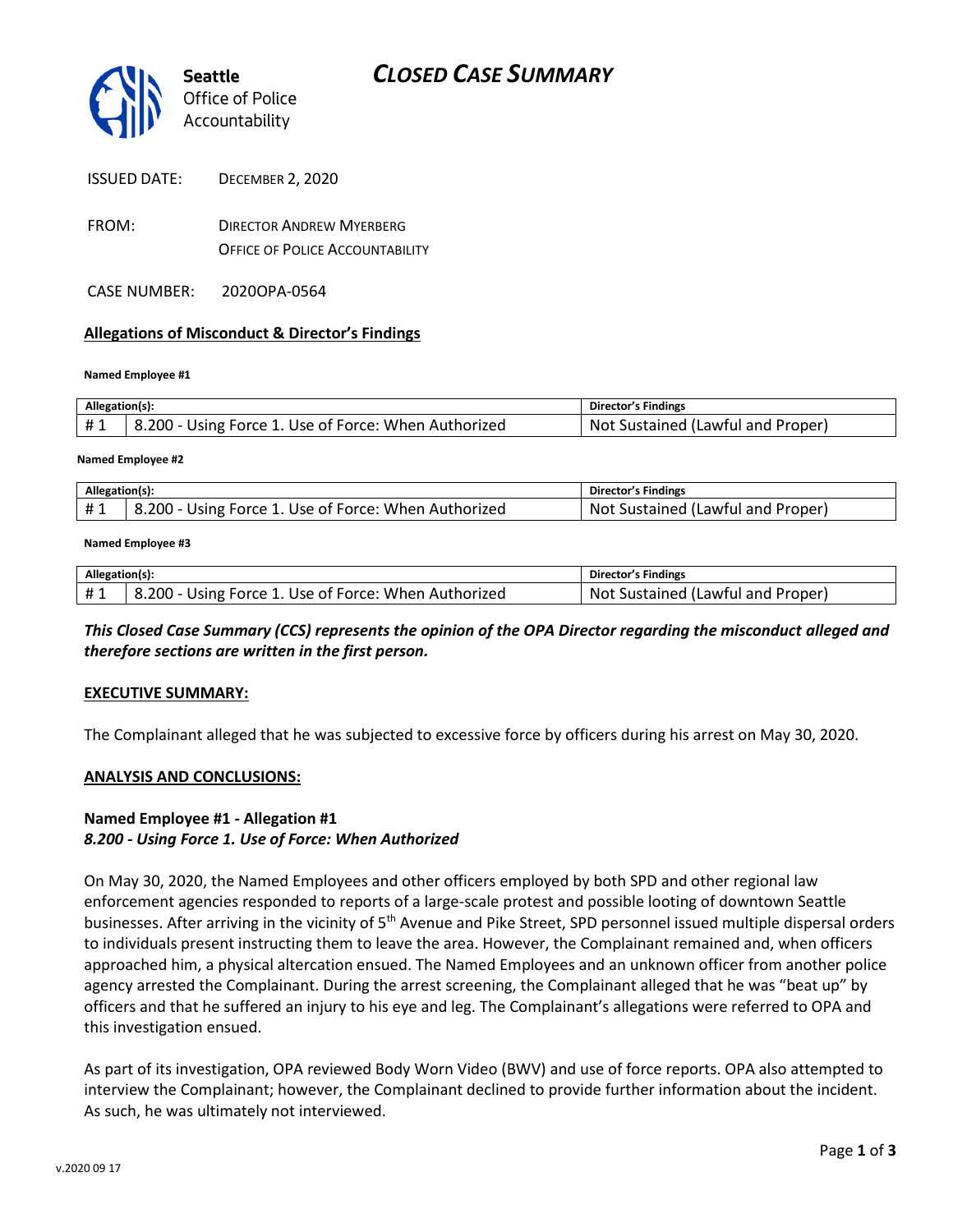# *CLOSED CASE SUMMARY*

OPA CASE NUMBER: 2020OPA-0564

The BWV confirmed that the Complainant was in the vicinity of 5<sup>th</sup> Avenue and Pike Street when the dispersal order was given. As a line of officers advanced up the street and in the direction of the Complainant, the video showed the Complainant moving slowly away and up the street. An officer from another police agency pushed the Complainant in the back with a baton. The Complainant responded by turning around and forcefully pushing Named Employee #3 (NE#3). Named Employee #1 (NE#1), Named Employee #2 (NE#2), and NE#3 then moved in to effectuate the arrest of the Complainant. The video indicated that the Named Employees used control holds and body weight during the arrest. The BWV further confirmed that no punches or other strikes were used by the Named Employees. However, the BWV did capture higher-level force being used by the non-SPD officer, including him striking the legs of the Complainant multiple times with his baton. This same officer was subsequently recorded using his knees to hold the Complainant's legs down as the arrest concluded. OPA was unable to determine the name or badge number of that officer, but he appears to have been employed by the Kent Police Department (KPD).

SPD Policy 8.200(1) requires that force used by officers be reasonable, necessary, and proportional. Whether force is reasonable depends "on the totality of the circumstances" known to the officers at the time of the force and must be balanced against "the rights of the subject, in light of the circumstances surrounding the event." (SPD Policy 8.200(1).) The policy lists a number of factors that should be weighed when evaluating reasonableness. (*See id*.) Force is necessary where "no reasonably effective alternative appears to exist, and only then to the degree which is reasonable to effect a lawful purpose." (*Id*.) Lastly, the force used must be proportional to the threat posed to the officer. (*Id*.)

As indicated above, the BWV establishes that the Named Employees used low-level force to take the Complainant into custody. Specifically, they used trained holds and their body weight to control the Complainant's body, to handcuff him, and to prevent him from engaging in assaultive behavior. Given the circumstances of this incident the ongoing demonstrations, an environment filled with CS gas, and the Complainant's physical push of NE#3 and continued struggling against the officers – the force used by the Named Employees was objectively reasonable and necessary. Moreover, given the level of active resistance by the Complainant, which included him kicking his legs at officers, pushing officers off him, and trying to stand up, the Named Employees' force was also proportional.

OPA notes that the KPD officer used significantly higher force than the Named Employees. However, OPA does not have jurisdiction over this officer and, accordingly, cannot opine as to whether or not the force used was improper. Moreover, OPA similarly does not have jurisdiction over the officer's decision to initially use his baton to push the Complainant forward, which arguably served as a catalyst for the entire incident. That being said, OPA has referred the officer's conduct to KPD for evaluation and investigation by their internal affairs personnel.

With regard to the force used by the Named Employees, OPA recommends that this allegation be Not Sustained – Lawful and Proper as against all of them.

# Recommended Finding: **Not Sustained (Lawful and Proper)**

# **Named Employee #2 - Allegation #1** *8.200 - Using Force 1. Use of Force: When Authorized*

For the same reasons as stated above (*see* Named Employee #1 – Allegation #1), OPA recommends that this allegation be Not Sustained – Lawful and Proper.



**Seattle**

*Office of Police Accountability*